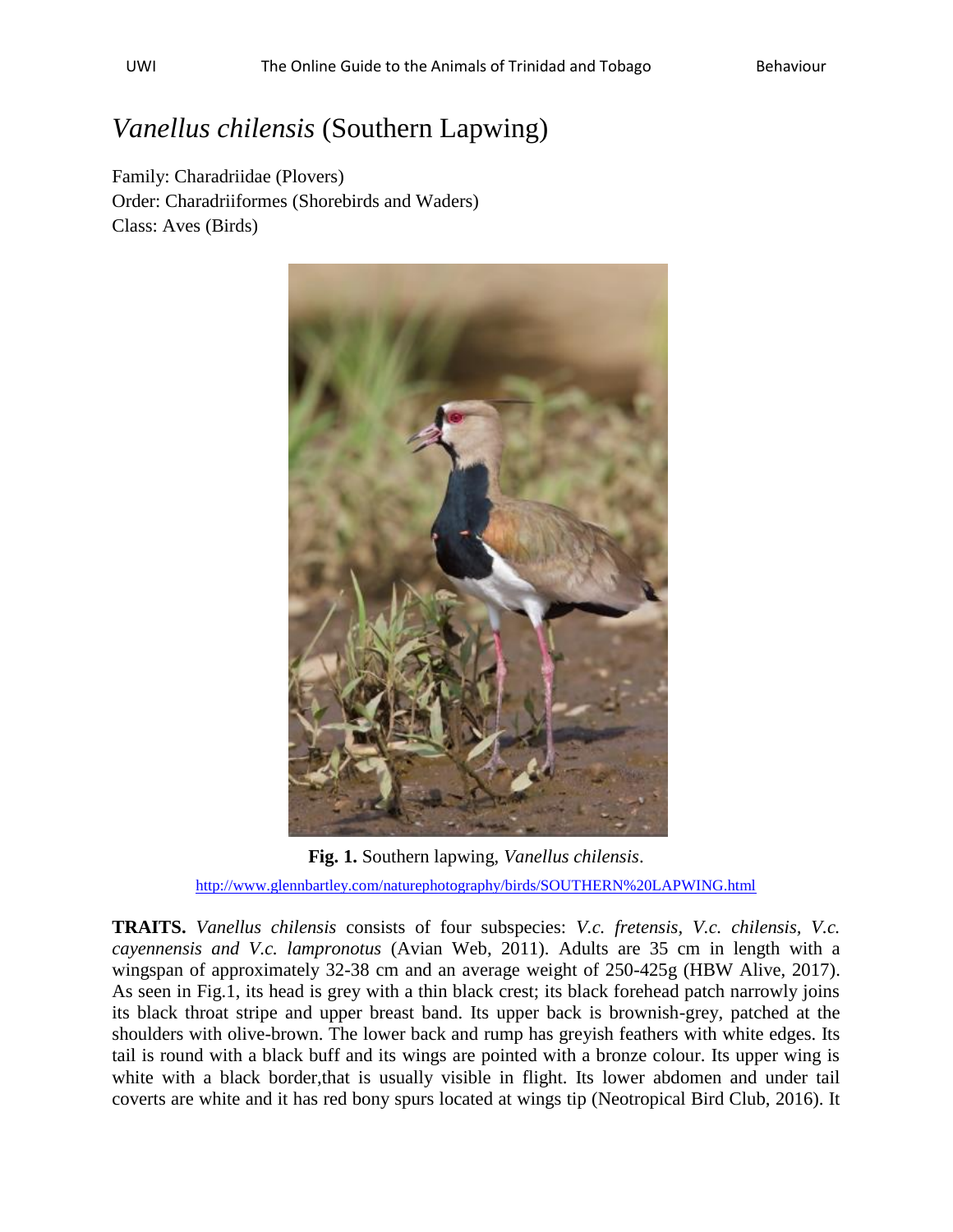has large eyes; long legs and pink feet; the small bill is pink with a black tip. Both sexes have similar colour pattern appearance, however, the females may have short spurs. The young species has brown plumages with black spots and lacks olive-brown shoulder patch whereas juveniles have light plumage and shorter crest (Neotropical Birds, 2017).

**ECOLOGY.** *V. chilensis* is a neotropical migratory bird (Fig. 2), found in the wetlands and grasslands of South America, northwards to west Panama into Central America and Mexico (Cestari and Costa, 2007). In the Caribbean *V. chilensis* was first recorded in Trinidad and has expanded to Tobago. They have also been records in Aruba, Barbados, Belize; Florida and Maryland (Mlodinow, 2005). During the breeding and non-breeding seasons, *V. chilensis* can be found in open areas near freshwater and floodplains, grassland, farms, and urban landscapes such as parks, airports and in urban gardens (Cestari and Costa, 2007), feeding on earthworms, several insect species such as grasshoppers and small fishes (Gantz et al. 2009). Its range has increased due to widespread deforestation (Fig. 2) (Haseth et al., 2015), therefore the IUCN Red List has categorized *the* species as Least Concern (IUCN Red List, 2017).

**SOCIAL ORGANIZATION.** Southern lapwings are territorial during the breeding and nonbreeding seasons. In the non-breeding season, southern lapwings live in flocks of approximately 100-200 individuals (Neotropical Birds, 2017), foraging and establishing their territories from interspecific competitors (Jahn et al. 2017). During breeding season, southern lapwings leave their groups to form a breeding group of 1 to 2 pairs of adults (Neotropical Birds, 2017). Nests are constructed in shallow holes in grasslands near their foraging sites. Usually, males gather the material while females do the construction of the nest (HBW Alive, 2017). Addition help of juvenile lapwings in colonial is given to the breeding pair such as incubation of eggs, protection or foraging (Santos and Macedo 2017). After hatching of the eggs, females leave the nest and males are then responsible for the nest and leading chicks to foraging sites (Neotropical Birds, 2017).

**ACTIVITY.** During the breeding season *V. chilensis* individuals invest more time into parental care and protecting territories (Haseth et al., 2015). High activity of adults during this season is energy costly and exposes them to predation, however, some of the daily foraging activity is carried out by non-breeding individuals (Jahn et al. 2017). During the non-breeding season, *V. chilensis* are more sedentary because after the breeding season flock size increases allowing adults to conserve more energy. During the diurnal hours, *V. chilensis* can be seen foraging in small groups or individually. As the temperature rises towards midday, they may be seen grooming each other or sleeping. Also during the nocturnal hours foraging activity occurs. (Jahn et al. 2017).

**FORAGING BEHAVIOUR.** A study conducted by Gantz et al., (2009) showed that southern lapwings mostly feed on different insect species in their larval and adult stages and earthworms, cutworms, and small fishes. These prey are easy to capture. The southern lapwing's bill is strong, small and sharp also giving an advantage (Jahn et al. 2017). During the day, southern lapwings forage singly or in a small flock (Fig. 3), they are patient foragers and stand for a long time gleaning the ground for insects. However, in the night where predation is high and limited light; they forage in larger flocks using the lockout method (Saracura et al. 2008).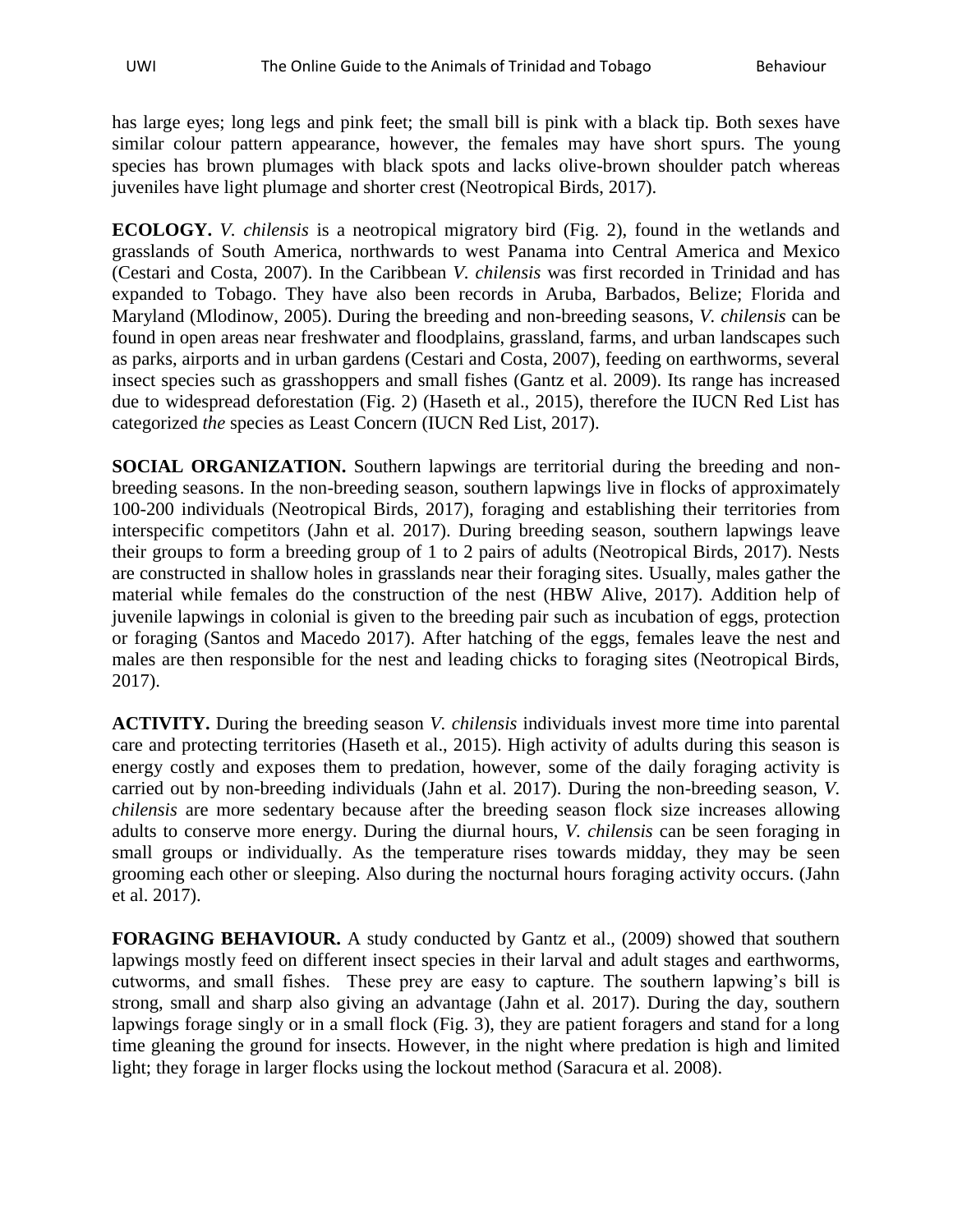**COMMUNICATION.** The Southern lapwing produces series of high pitch notes of "*tew-tewtew*" (Neotropical Birds Club, 2016). Vocal activity in the non-breeding season is often low to average. Its vocal activity decreases during the rainy season due to destruction of their homes and lapwings having to migrate to other locations. However, when territories are re-established during the breeding season, adults are most vocally active, reaching its highest due to the aggression of other lapwings for a mate, parental defence of chicks from predators (Jahn et al. 2017).

**SEXUAL BEHAVIOUR.** Breeding season occurs during the months of May to August when the availability of food is not an issue (Jahn et al. 2017). Breeding may occur two to three times per season. The southern lapwings breed in monogamous pairs and cooperative groups – polyandry, polygamy. Once a male's territory has been chosen by a female, he guards his mate to decrease her chance of copulating with other males (Saracura et al., 2008). A series of slow wing flapping by males is used to court females; females reply also by wing flapping. After successful copulation, females lay a clutch of 2-4 eggs over a period of 7 days (Fig. 4). Both sexes contribute to incubation of eggs for the next 26-27 days. Within 5days the entire clutch hatches. After the egg has been hatch the chicks take up to 16 days to complete its hatching and retain its plumage in 3 to 4 weeks (Jahn et al. 2017).

**JUVENILE BEHAVIOUR.** Southern lapwings are precocial, so that they are born mature and mobile and can leave the nest within a few hours of hatching. After an egg has hatched males leads his young to forage sites where they feed on small insect larvae (Saracura et al., 2008). Chicks are fully developed within 4-8 weeks after hatching. Chicks begin to molt plumage for 3- 4 weeks and fledging occurs at 6-8 weeks old. Juvenile lapwings can then join parents 4-8 weeks after fledging (Jahn et al. 2017). Some juveniles flee the nest and begin their first breeding at 2-3 years old while others remain as helpers. Helpers increase the reproductive success of the breeding group during incubation by guarding territories against predators, foraging and it times even incubating the eggs (Santos and Macedo 2017).

**ANTIPREDATOR BEHAVIOUR.** *Vanellus chilensis* inhabit open grasslands and wetlands, exposing themselves to the predation of burrowing owls, foxes and snakes (Fig. 5) (Neotropical Bird Club, 2016). These predators prey upon the eggs, chicks and adult lapwings, therefore *V. chilensis* have evolved different antipredator mechanisms. During incubation of eggs, females may have to leave the nest thus, they cover their eggs to camouflage from predators and keep them warm. *Vanellus chilensis* also have a threat display by running towards intruder with its wings open and head down posture. (Neotropical Birds, 2017). However, if more danger is perceived mobbing is then displayed, which is the cooperative attack of predators. Mobbing behaviour is high risk as it increases the visibility of the birds to predators (Saracura et al., 2008). The adult also uses call signals that are a series of high pitched "*tew-tew-tew*", repeated when chicks or eggs are under attack. This vocalization alerts other birds of potential predators and allows them to gather their chicks and eggs to safer grounds (Jahn et al. 2017). Other mechanisms include feigning injury, i.e, faking a broken wing to distract predators from its chicks.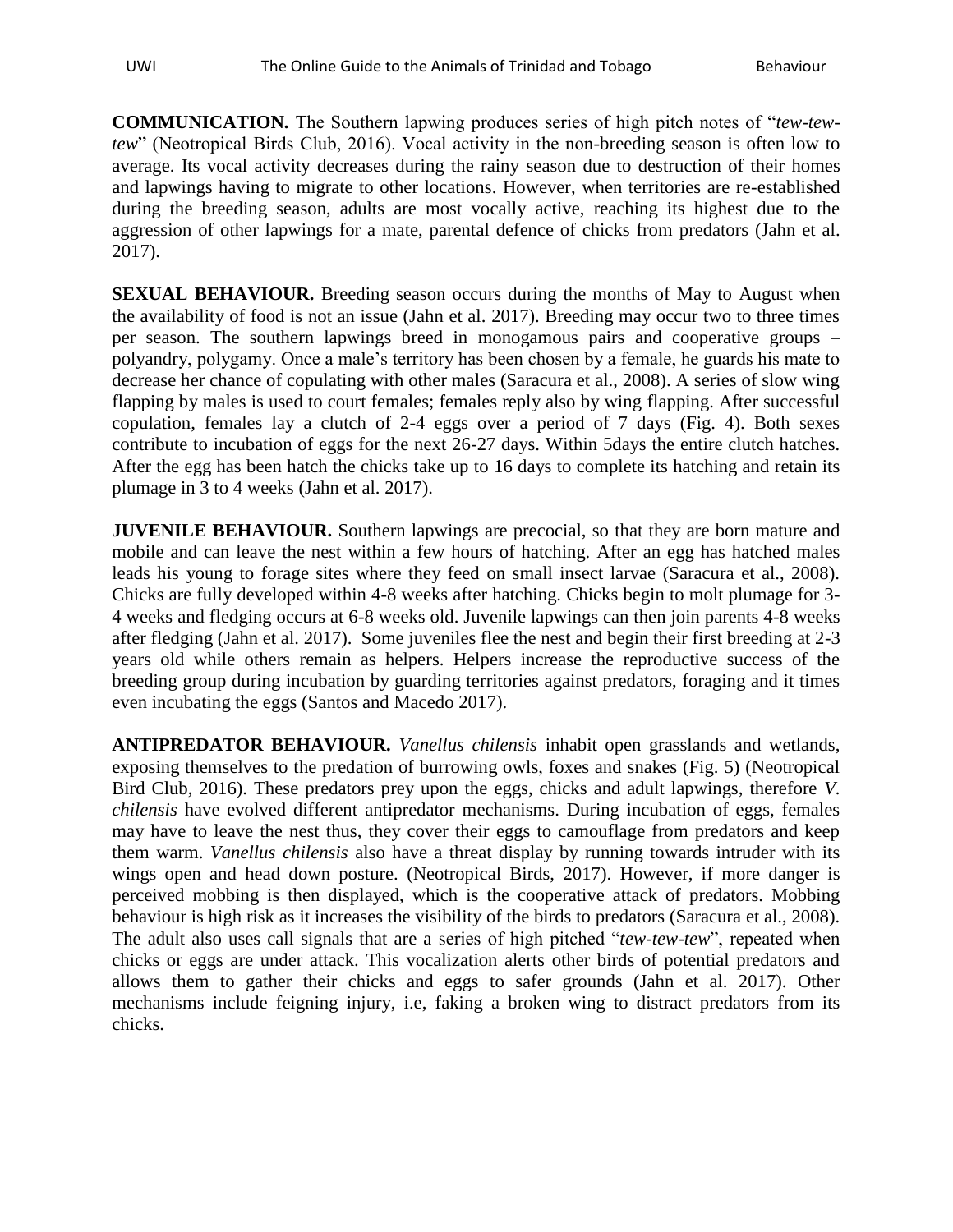## **REFERENCES**

Avian Web: Beauty of Birds. (2011). Southern lapwing. [https://www.beautyofbirds.com/southernlapwings.html.](https://www.beautyofbirds.com/southernlapwings.html)

Cestari, C. and Costa, V.V.T. (2007). A case of leucism in southern lapwing (*Vanellus chilensis*) in the Pantanal, Brazil. Boletín Scientific Journal of the Antioquia Ornithological Society. 17: 145-147.

Gantz, A., Sade, S., Rau, J. (2009). Winter diet and feeding preferences of the southern lapwing (*Vanellus chilensis*, Molina 1782) in pastures of Southern Chile. Boletín Chilean Magazine of Ornithology. 2: 87-93.

Haseth, C.P., Strik S., Debrot, A.O. (2015). The southern lapwing (*Vanellus chilensis*) breeding in the Dutch Caribbean and notable new records for the Caribbean Martin (*Progne dominicensis*) and Killdeer (*Charadrius vociferus*). The Journal of Caribbean Ornithology. 28: 25-27.

HBW Alive. (2017). Southern lapwing (*Vanellus chilensis*). [https://www.hbw.com/species/southern-lapwing](https://www.hbw.com/species/southern-lapwing-vanellus-chilensis)[vanellus-chilensis.](https://www.hbw.com/species/southern-lapwing-vanellus-chilensis)

IUCN Red List. 2017. *Vanellus chilensis*[. http://www.iucnredlist.org/details/22694075/0](http://www.iucnredlist.org/details/22694075/0)

Jahn, O., Ganchev, T.D., Marques, M.I., Schumann, K-L., (2017) Automated sound recognition provides insight into the behavioural ecology of a tropical bird. PLoS ONE. 12: e0169041

Mlodinow, Steven G. (2005). Apparent Nesting of Southern Lapwing on Aruba. Journal of Caribbean Ornithology. 18: 22-23

Neotropical Bird Club. (2016). The first southern lapwing (*Vanellus chilensis*) in Mexico. [http://www.neotropicalbirdclub.org/wp-content/uploads/2016/02/Cotinga-08-1997-52-53.pdf,](http://www.neotropicalbirdclub.org/wp-content/uploads/2016/02/Cotinga-08-1997-52-53.pdf) downloaded 10 October 2017.

Neotropical Birds. (2017). The southern lapwing *Vanellus chilensis*. [https://neotropical.birds.cornell.edu/Species-](https://neotropical.birds.cornell.edu/Species-Account/nb/species/soulap1/overview)[Account/nb/species/soulap1/overview.](https://neotropical.birds.cornell.edu/Species-Account/nb/species/soulap1/overview)

Santos, E.S.A., Macedo., R.H.. (2017). Helpers increase daily survival rate of southern lapwing (*Vanellus chilensis*) nests during the incubation stage. BioRxiv.<https://doi.org/10.1101/179606>

Saracura, Valéria, Macedo, Regina H., Blomqvist, Donald. (2008). Genetic parentage and variable social structure in breeding southern lapwings. Cooper Ornithological Society. 3: 554-558.

Author: Jenelle Proute Posted online: 2018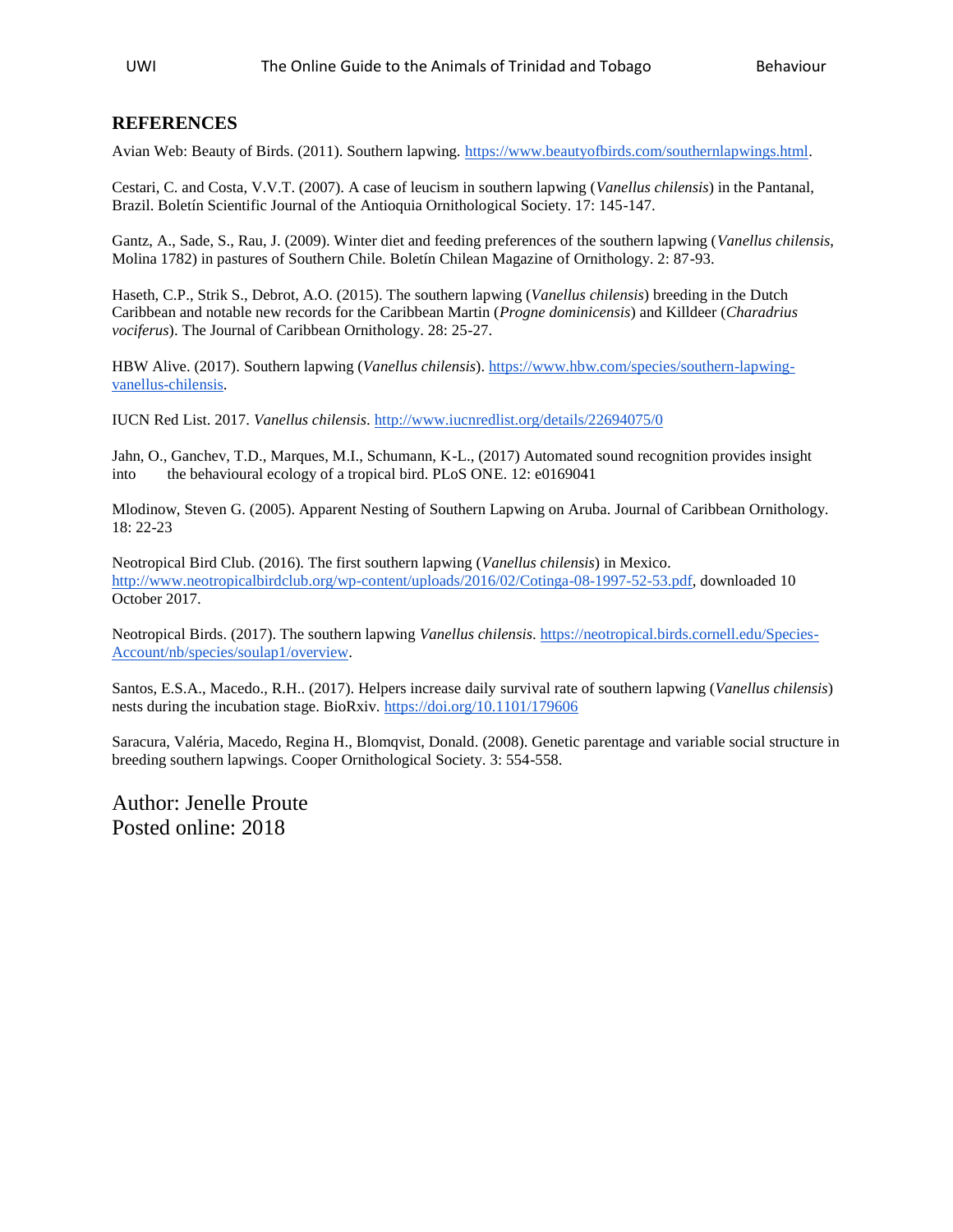

**Fig. 2.** Southern Lapwing geographic distribution.

<https://www.inaturalist.org/taxa/4867-Vanellus-chilensis>



**Fig. 3.** Southern lapwing foraging in a small flock <https://www.inaturalist.org/observations/21507>]